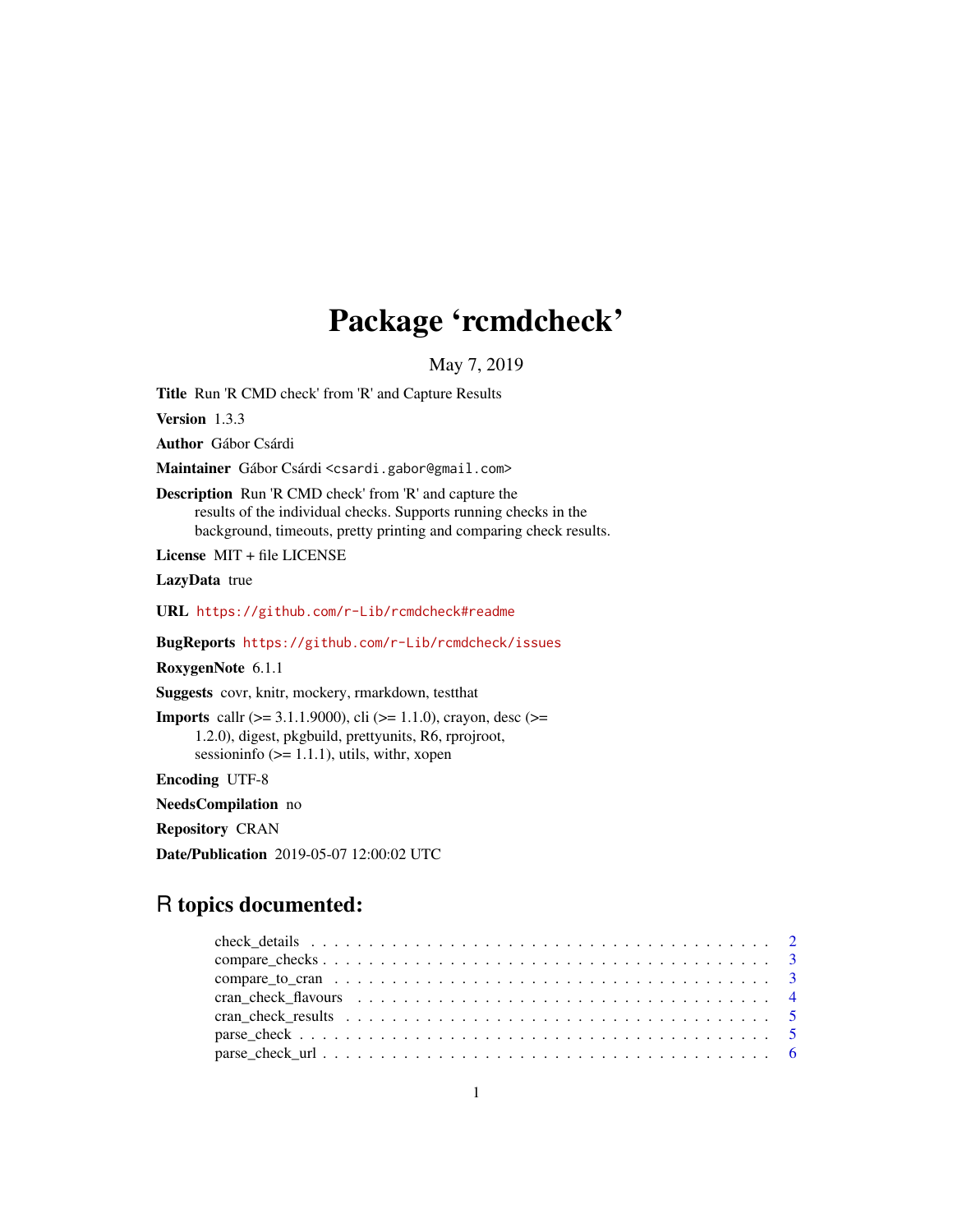# <span id="page-1-0"></span>2 check\_details

| Index |  |
|-------|--|
|       |  |
|       |  |
|       |  |
|       |  |
|       |  |

check\_details *Query R CMD check results and parameters*

## **Description**

Query R CMD check results and parameters

#### Usage

check\_details(check)

#### Arguments

check **A** check result.

#### Value

A named list with elements:

- package: package name.
- version: package version.
- rversion: R version.
- notes: character vector of check NOTEs, each NOTE is an element.
- warnings: character vector of check WARNINGs, each WARNING is an element.
- errors: character vector of check ERRORs, each ERROR is an element. A check timeout adds an ERROR to this vector.
- platform: check platform
- checkdir: check directory.
- install\_out: the output of the installation, contents of the 00install.out file. A single string.
- description: the contents of the DESCIRPTION file of the package. A single string.
- session\_info: the output of [sessioninfo::session\\_info\(\)](#page-0-0), from the R session performing the checks.
- checkdir: the path to the check directory, if it hasn't been cleaned up yet, or NA. The check directory is automatically cleaned up, when the check object is deleted (garbage collected).
- cran: whether it is a CRAN packaged package.
- bioc: whether it is a BioConductor package.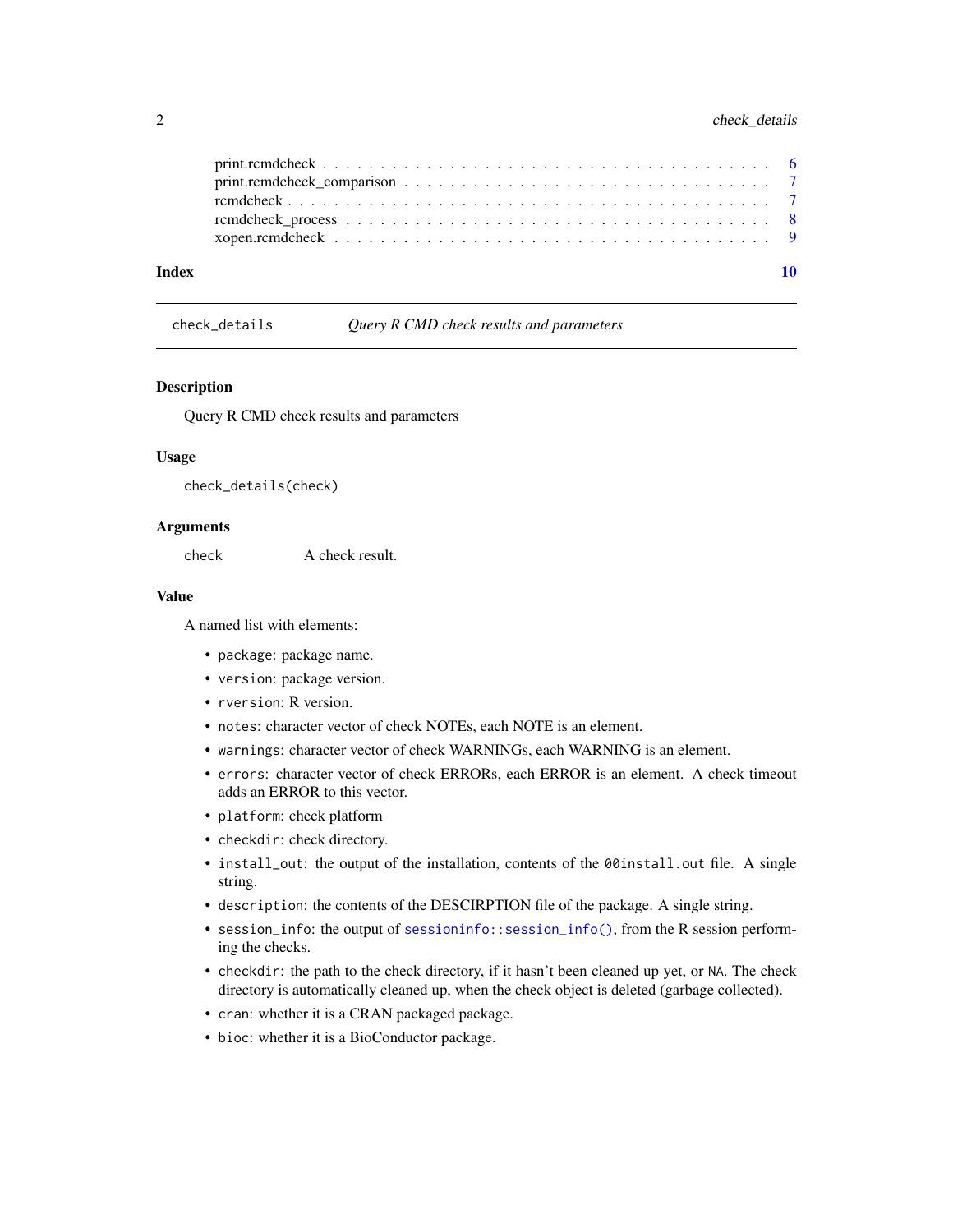<span id="page-2-2"></span><span id="page-2-0"></span>

# Description

Compare a set of check results to another check result

#### Usage

```
compare_checks(old, new)
```
# Arguments

| old | A check result, or a list of check results. |
|-----|---------------------------------------------|
| new | A check result.                             |

#### Value

An rcmdcheck\_comparison object with fields:

- package: the name of the package, string,
- versions: package versions, length two character,
- status: comparison status, see below,
- old: list of rcmdcheck objects the old check(s),
- new: rcmdcheck object, the new check,
- cmp:

# See Also

Other check comparisons: [compare\\_to\\_cran](#page-2-1)

<span id="page-2-1"></span>compare\_to\_cran *Compare a check result to CRAN check results*

## Description

Compare a check result to CRAN check results

### Usage

```
compare_to_cran(check, flavours = cran_check_flavours(check$package))
```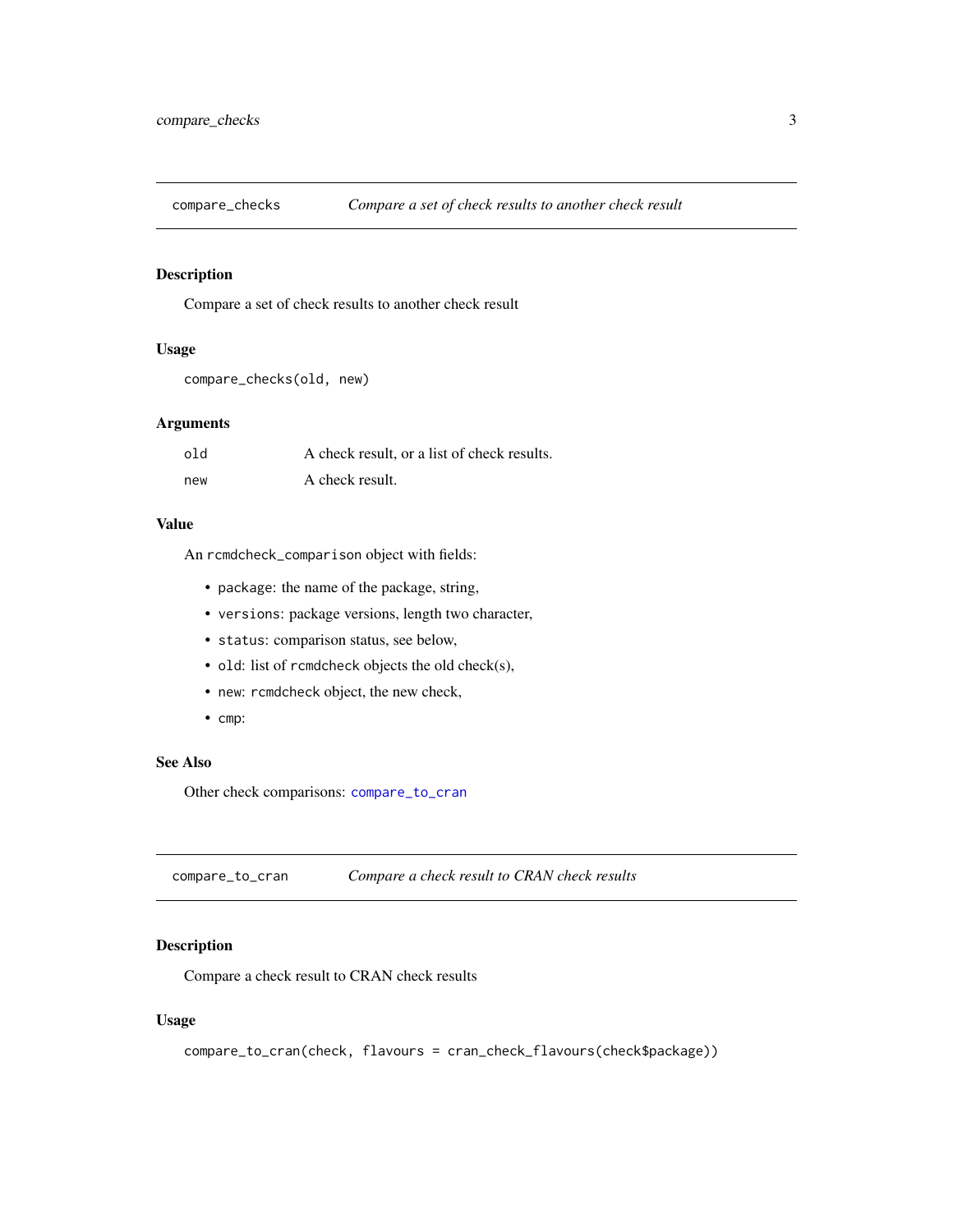#### <span id="page-3-0"></span>Arguments

| check    | A check result.                                                  |
|----------|------------------------------------------------------------------|
| flavours | CRAN check flavour(s) to use. By default all platforms are used. |

#### Value

An rmdcheck\_comparison object.

# See Also

Other check comparisons: [compare\\_checks](#page-2-2)

cran\_check\_flavours *Download and show all CRAN check flavour platforms*

# Description

If the package argument is NULL, then all current platforms are downloaded. If the package argument is specified, then all flavours used for the latests package checks for that package, are downloaded and returned.

#### Usage

```
cran_check_flavours(package = NULL)
```
# Arguments

package CRAN package name or NULL.

# Value

Character vector of platform ids.

# Examples

```
## Not run:
cran_check_flavours()
cran_check_flavours("simplegraph")
```
## End(Not run)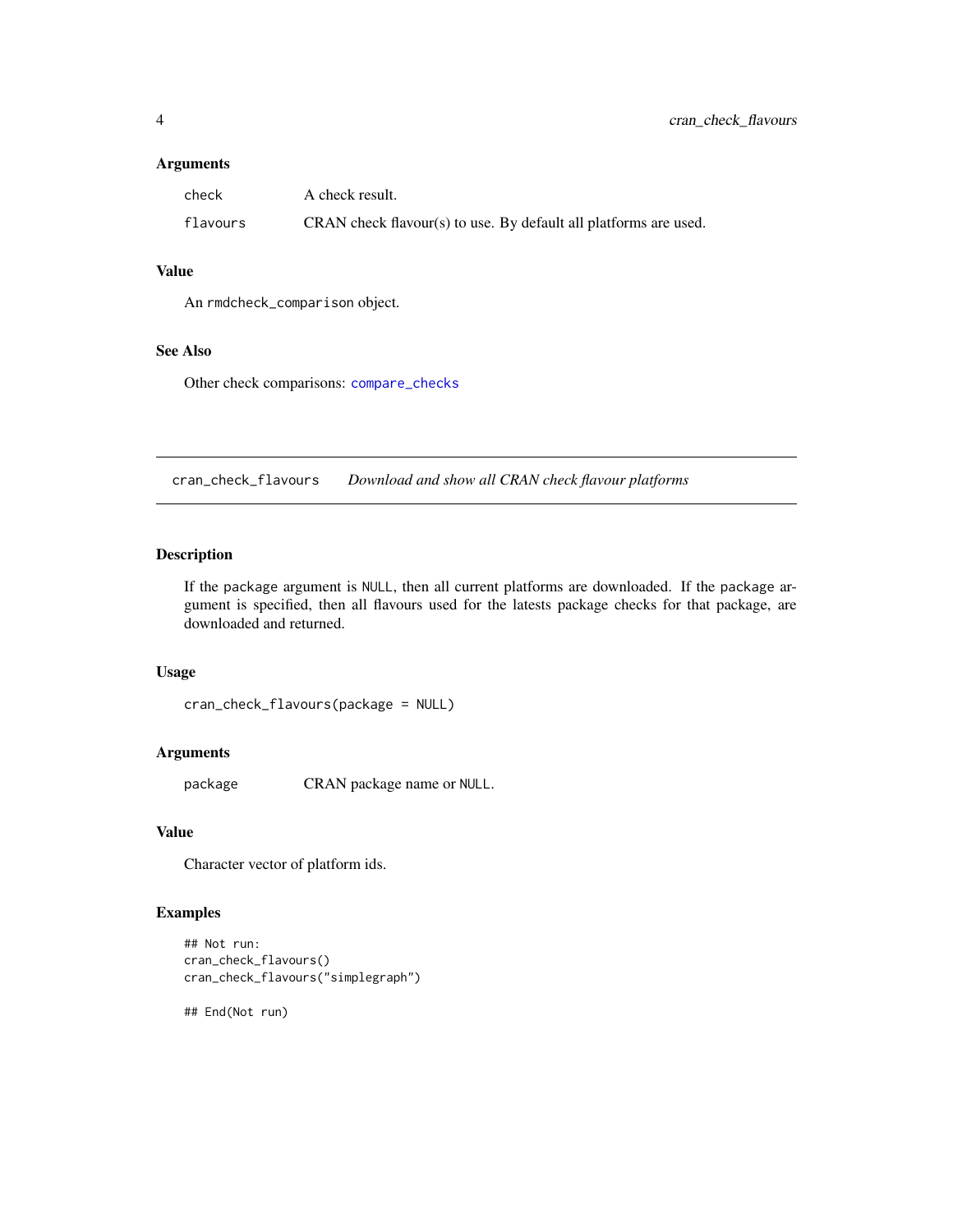<span id="page-4-0"></span>cran\_check\_results *Download and parse R CMD check results from CRAN*

# Description

Download and parse R CMD check results from CRAN

# Usage

```
cran_check_results(package, flavours = cran_check_flavours(package),
  quiet = TRUE)
```
# Arguments

| package  | Name of a single package to download the checks for.                                         |
|----------|----------------------------------------------------------------------------------------------|
| flavours | CRAN check flavours to use. Defaults to all flavours that were used to check the<br>package. |
| quiet    | Whether to omit the download progress bars.                                                  |

#### Value

A list of rcmdcheck objects.

<span id="page-4-1"></span>

| parse_check |  | Parse R CMD check results from a file or string |
|-------------|--|-------------------------------------------------|
|-------------|--|-------------------------------------------------|

# Description

At most one of file or text can be given. If both are NULL, then the current working directory is checked for a 00check.log file.

# Usage

```
parse\_check(file = NULL, text = NULL, ...)
```
#### Arguments

| file                    | The 00 check, log file, or a directory that contains that file. It can also be a<br>connection object. |
|-------------------------|--------------------------------------------------------------------------------------------------------|
| text                    | The contentst of a 00 check. Log file.                                                                 |
| $\cdot$ $\cdot$ $\cdot$ | Other arguments passed onto the constructor. Used for testing.                                         |

# Value

An rcmdcheck object, the check results.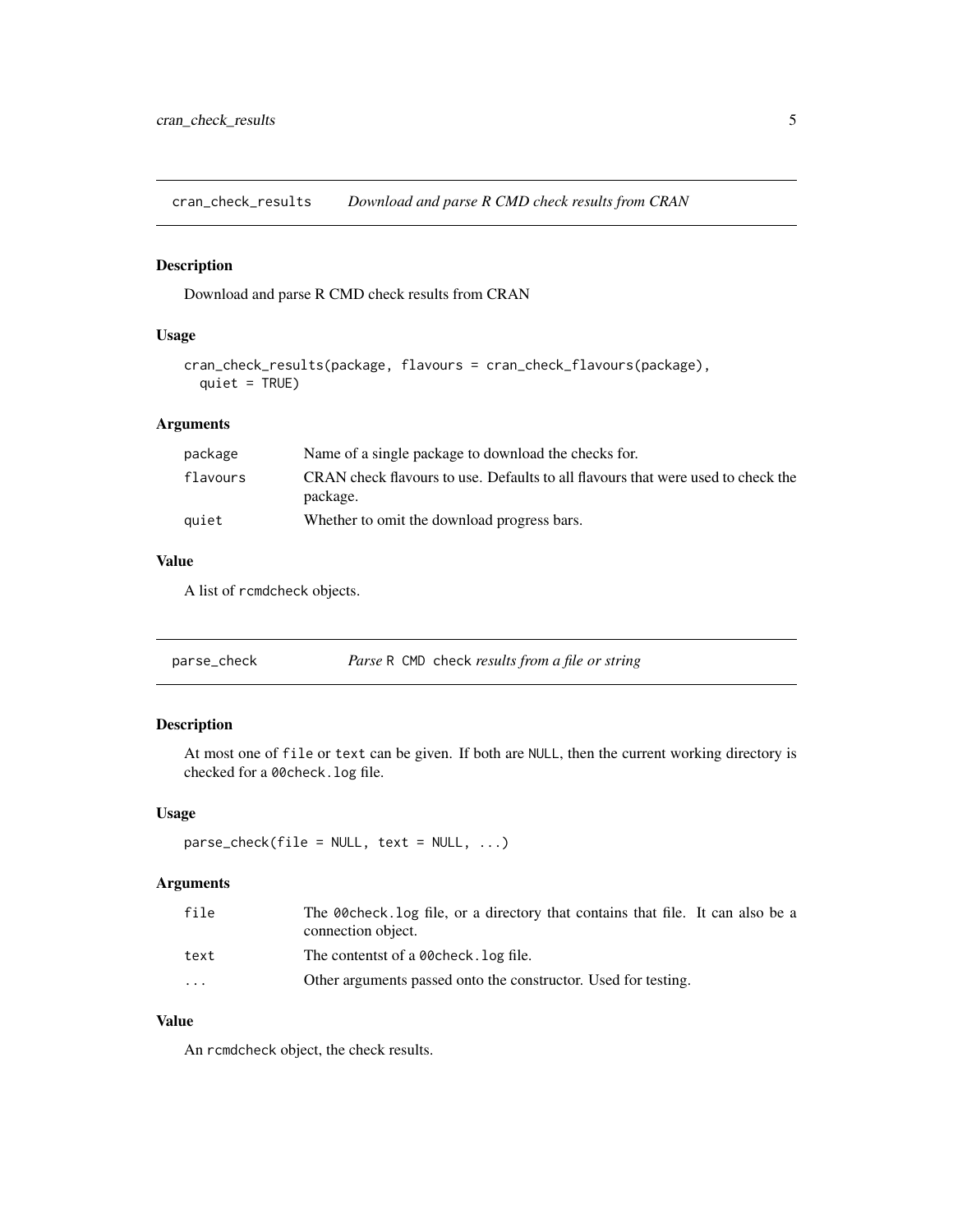# See Also

[parse\\_check\\_url](#page-5-1)

<span id="page-5-1"></span>parse\_check\_url *Shorthand to parse R CMD check results from a URL*

# Description

Shorthand to parse R CMD check results from a URL

# Usage

```
parse_check_url(url, quiet = TRUE)
```
# Arguments

| url   | URL to parse the results from. Note that it should not contain HTML markup, |
|-------|-----------------------------------------------------------------------------|
|       | just the text output.                                                       |
| auiet | Passed to download.file.                                                    |

# Value

An rcmdcheck object, the check results.

#### See Also

[parse\\_check](#page-4-1)

print.rcmdcheck *Print R CMD check results*

#### Description

Print R CMD check results

#### Usage

## S3 method for class 'rcmdcheck'  $print(x, header = TRUE, ...)$ 

# Arguments

| X                       | Check result object to print.            |
|-------------------------|------------------------------------------|
| header                  | Whether to print a header.               |
| $\cdot$ $\cdot$ $\cdot$ | Additional arguments, currently ignored. |

<span id="page-5-0"></span>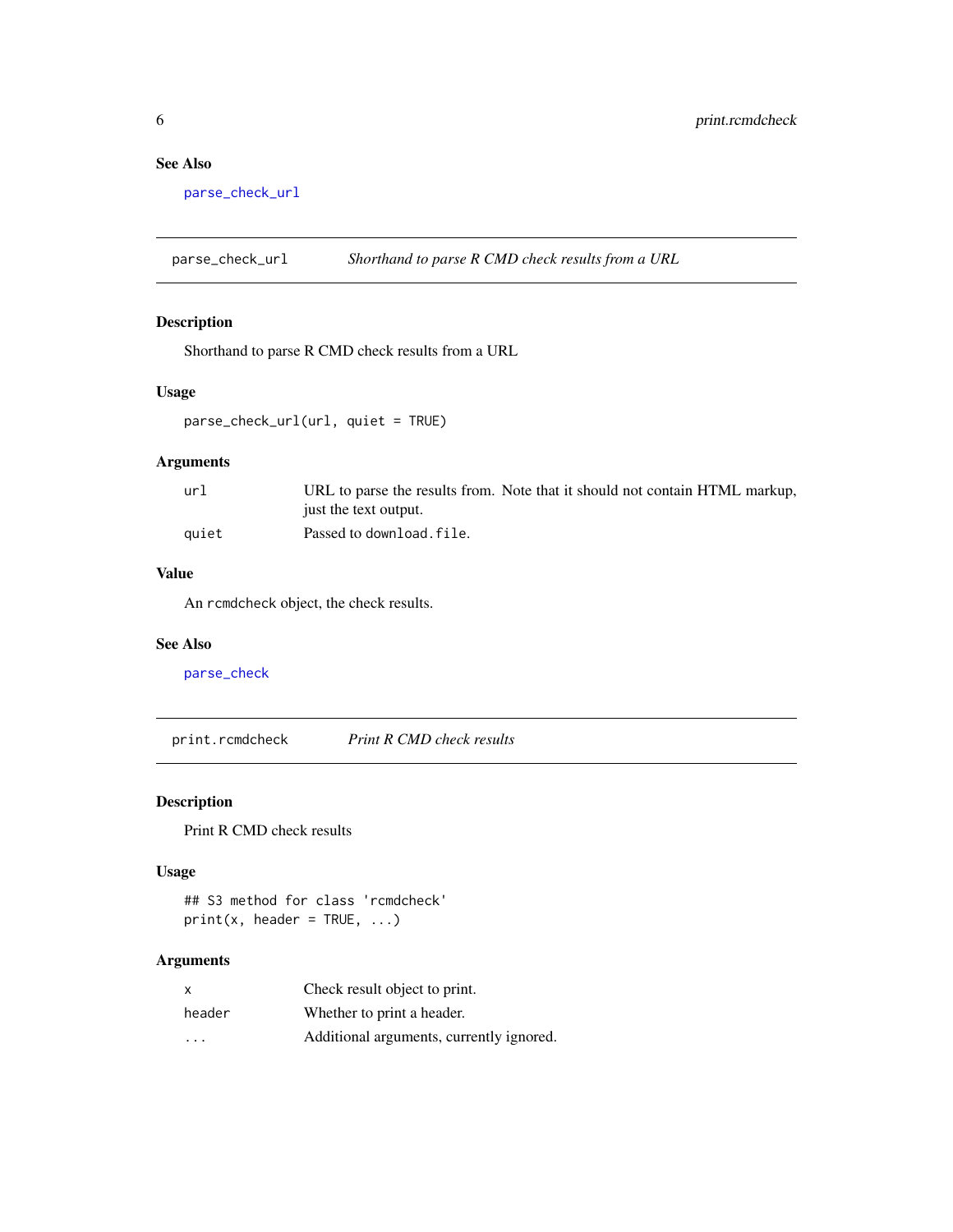<span id="page-6-0"></span>print.rcmdcheck\_comparison

*Print R CMD check result comparisons*

#### Description

See [compare\\_checks\(\)](#page-2-2) and [compare\\_to\\_cran\(\)](#page-2-1).

#### Usage

```
## S3 method for class 'rcmdcheck_comparison'
print(x, header = TRUE, ...)
```
# Arguments

|                         | R CMD check result comparison object.                                                                                             |
|-------------------------|-----------------------------------------------------------------------------------------------------------------------------------|
| header                  | Whether to print the header. You can suppress the header if you want to use the<br>printout as part of another object's printout. |
| $\cdot$ $\cdot$ $\cdot$ | Additional arguments, currently ignored.                                                                                          |

<span id="page-6-1"></span>

| rcmdcheck | Run R CMD check from R and Capture Results |  |
|-----------|--------------------------------------------|--|
|-----------|--------------------------------------------|--|

# Description

Run R CMD check form R programatically, and capture the results of the individual checks.

#### Usage

```
rcmdcheck(path = ".", quiet = FALSE, args = character(),
 build_args = character(), check_dir = NULL, libpath = .libPaths(),
 repos = getOption("repos"), timeout = Inf, error_on = c("never",
 "error", "warning", "note"))
```
# Arguments

| path       | Path to a package tarball or a directory.                                                                                                                                                                                      |
|------------|--------------------------------------------------------------------------------------------------------------------------------------------------------------------------------------------------------------------------------|
| quiet      | Whether to print check output during checking.                                                                                                                                                                                 |
| args       | Character vector of arguments to pass to R CMD check. (Note that instead of the<br>--output option you should use the check_dir argument, because --output<br>cannot deal with spaces and other special characters on Windows. |
| build_args | Character vector of arguments to pass to R CMD build                                                                                                                                                                           |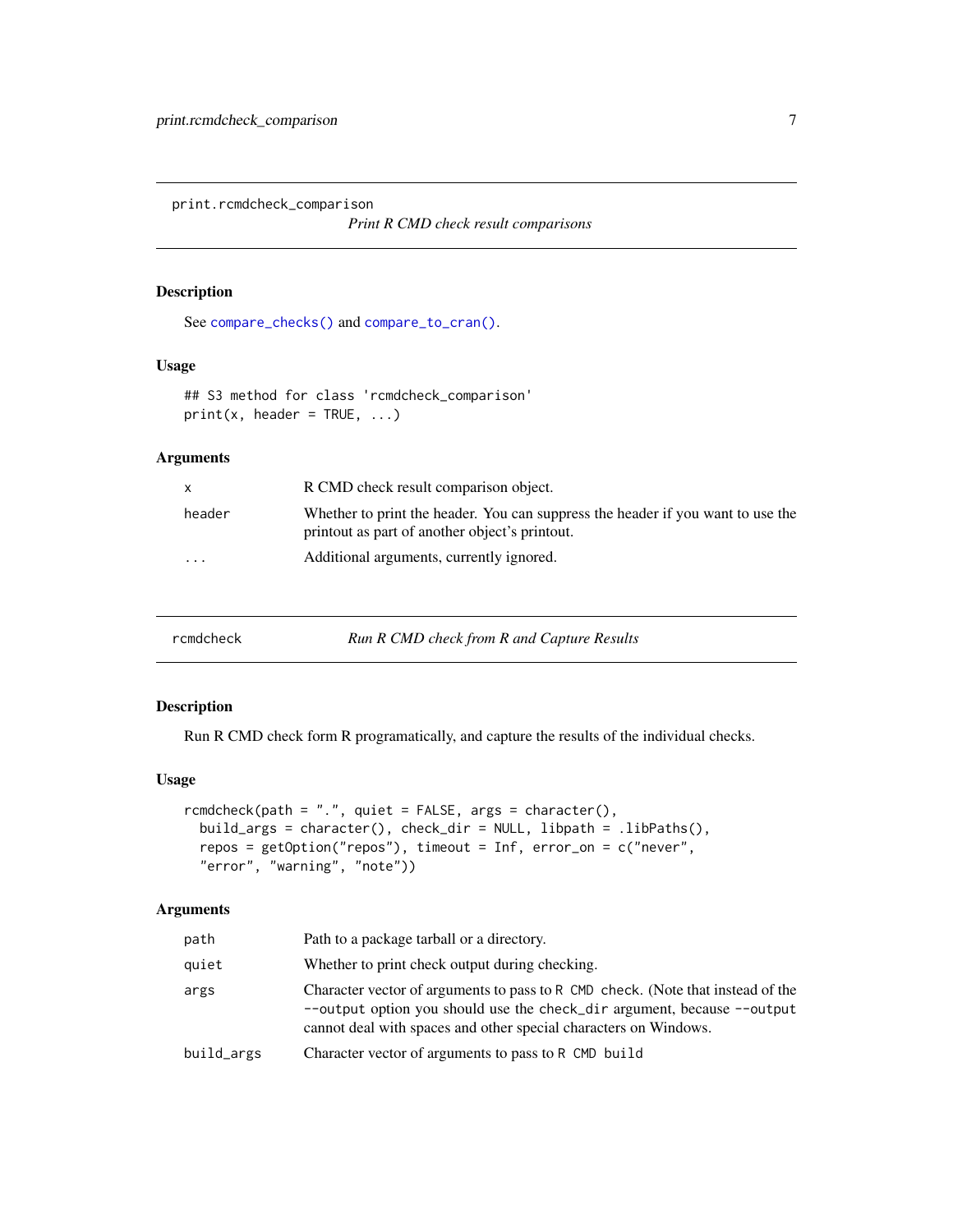<span id="page-7-0"></span>

| check_dir | Path to a directory where the check is performed. If this is not NULL, then the<br>a temporary directory is used, that is cleaned up when the returned object is<br>garbage collected.                                                                                                                                                                                                            |
|-----------|---------------------------------------------------------------------------------------------------------------------------------------------------------------------------------------------------------------------------------------------------------------------------------------------------------------------------------------------------------------------------------------------------|
| libpath   | The library path to set for the check. The default uses the current library path.                                                                                                                                                                                                                                                                                                                 |
| repos     | The repos option to set for the check. This is needed for cyclic dependency<br>checks if you use the --as-cran argument. The default uses the current value.                                                                                                                                                                                                                                      |
| timeout   | Timeout for the check, in seconds, or as a base: difftime object. If it is not<br>finished before this, it will be killed. Inf means no timeout. If the check is<br>timed out, that is added as an extra error to the result object.                                                                                                                                                              |
| error_on  | Whether to throw an error on R CMD check failures. Note that the check is<br>always completed (unless a timeout happens), and the error is only thrown after<br>completion. If "never", then no errors are thrown. If "error", then only ERROR<br>failures generate errors. If "warning", then WARNING failures generate errors as<br>well. If "note", then any check failure generated an error. |

#### Value

An S3 object (list) with fields errors, warnings and notes. These are all character vectors containing the output for the failed check.

rcmdcheck\_process *Run an* R CMD check *process in the background*

#### Description

rcmdcheck\_process is an R6 class, that extends the [callr::rcmd\\_process](#page-0-0) class (which in turn extends [processx::process.](#page-0-0)

#### Usage

```
cp <- rcmdcheck_process$new(path = ".", args = character(),
         build_args = character(), check_dir = NULL,
         libpath = .libPaths(), repos = getOption("repos"))
```

```
cp$parse_results()
```
Other methods are inherited from [callr::rcmd\\_process](#page-0-0) and [processx::process.](#page-0-0)

Note that you calling the get\_output\_connection and get\_error\_connection method on this is not a good idea, because then the stdout and/or stderr of the process will not be collected for parse\_results().

You can still use the read\_output\_lines() and read\_error\_lines() methods to read the standard output and error, parse\_results() is not affected by that.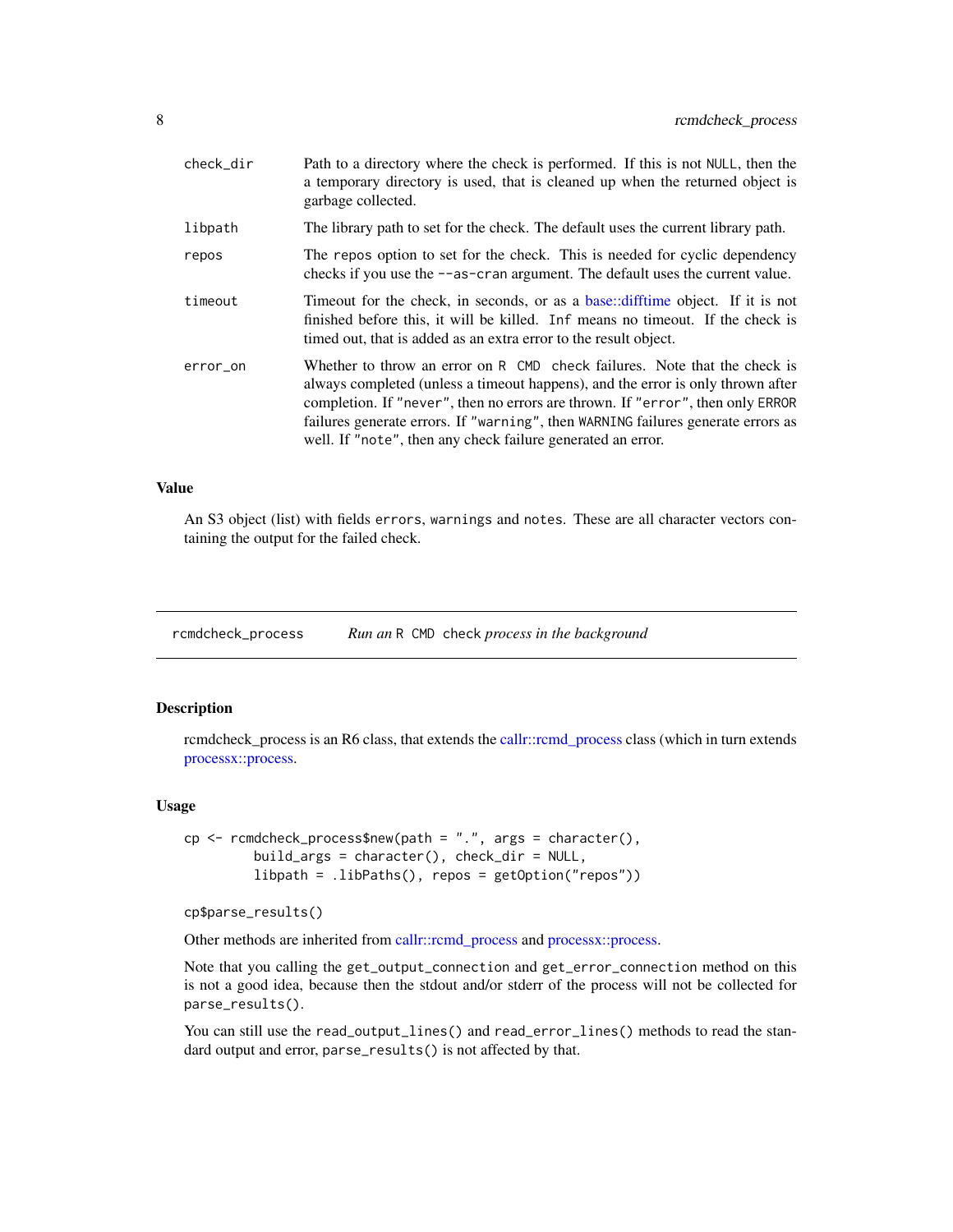#### <span id="page-8-0"></span>xopen.rcmdcheck 9

#### Arguments

- cp: A new rcmdcheck\_process object.
- path: Path to a package tree or a package archive file. This is the package to check.
- args: Command line arguments to R CMD check.
- build\_args: Command line arguments to R CMD build.
- check\_dir: Directory for the results.
- libpath: The library path to set for the check.
- repos: The repos option to set for the check. This is needed for cyclic dependency checks if you use the --as-cran argument. The default uses the current value.

#### Details

Most methods are inherited from [callr::rcmd\\_process](#page-0-0) and [processx::process.](#page-0-0)

cp\$parse\_results() parses the results, and returns an S3 object with fields errors, warnnigs and notes, just like [rcmdcheck\(\)](#page-6-1). It is an error to call it before the process has finished. Use the wait() method to wait for the check to finish, or the is\_alive() method to check if it is still running.

xopen.rcmdcheck *Open the check directory in a file browser window*

# Description

Open the check directory in a file browser window

# Usage

```
## S3 method for class 'rcmdcheck'
xopen(target, app = NULL, quiet = FALSE, ...)
```
#### Arguments

| target    | rcmdcheck() result.                                                                                                           |
|-----------|-------------------------------------------------------------------------------------------------------------------------------|
| app       | Specify the app to open target with, and its arguments, in a character vector.<br>Note that app names are platform dependent. |
| auiet     | Whether to echo the command to the screen, before running it.                                                                 |
| $\ddotsc$ | Additional arguments, not used currently.                                                                                     |